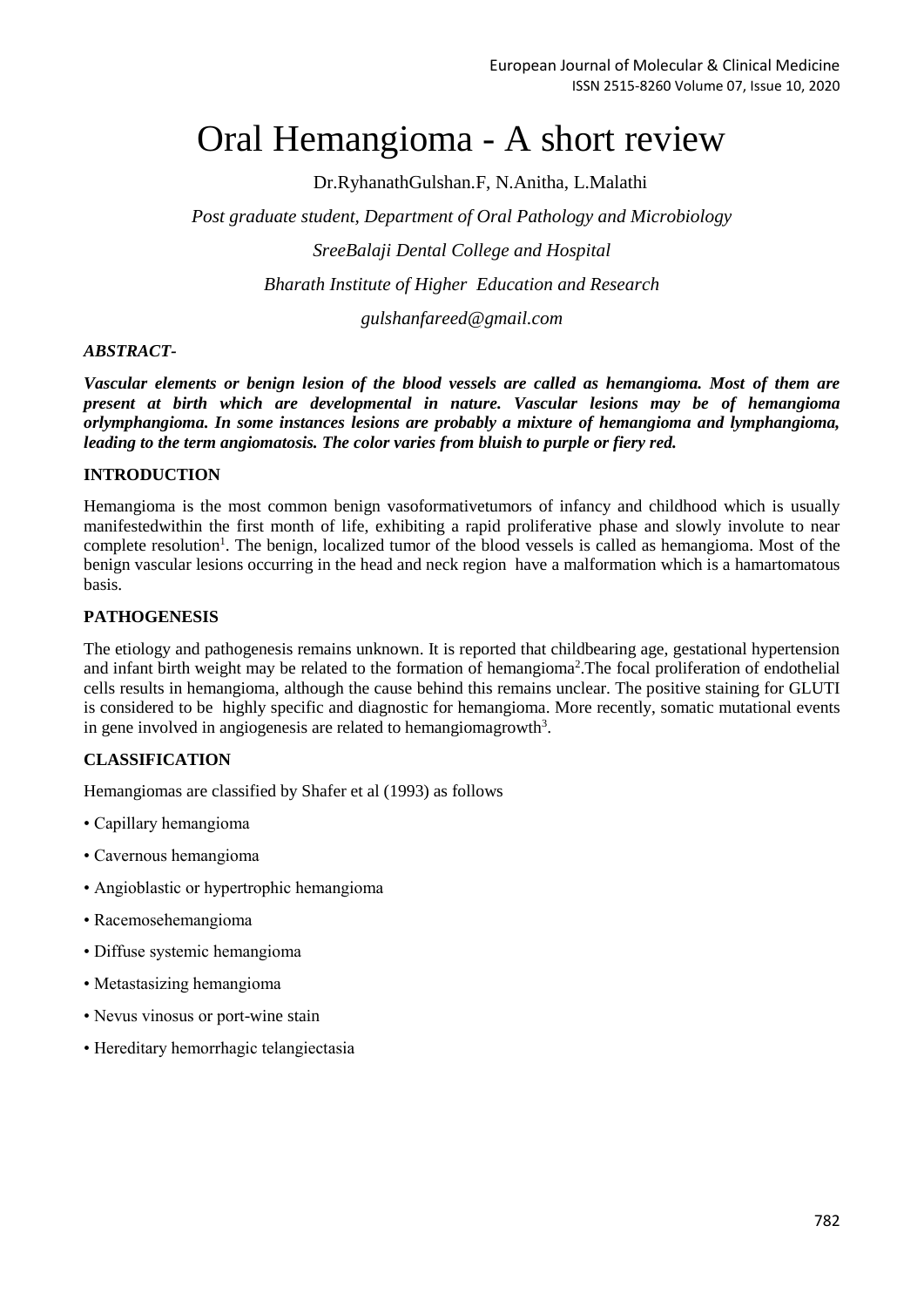## **CLINICAL FEATURES**

Clinically hemangiomas are characterized as a soft mass, smooth or lobulated, sessile or pedunculated. It measures from a few millimeters to several centimeters in size. The color of the lesion ranges from pink to red purple and tumor blanches on the application of pressure. It occur either spontaneously or after minor trauma. They are generally painless. These tumors are mostly seen on the face, fingers and occasionally seen on oral mucosa. Oral hemangiomas are usually seen on the gingiva. It occurs less frequently at other sites as a capillary or cavernous type more commonly capillary<sup>4</sup>. Periodontally, these lesions often appear to arise from the interdental gingival papilla and to spread laterally to involve adjacent teeth<sup>5</sup>.n Hemangioma is histologically also classified into two forms as capillary and cavernous. The hemangioma is a tumor of mesenchymalorigin, which is characterized by the formation of vascular tubes of endothelial cells Capillary hemangioma are composed of small thinwalled vessels of capillary size which is lined by a single layer of flattened or plump endothelial cells and surrounded by a discontinuous layer of pericytes and reticular fibres<sup>6</sup> Cavernous hemangiomas comprises of deep, irregular, dermal blood-filled channels with tangles of thinwalled cavernous vessels or sinusoids that are separated by a scanty connective tissue stroma. Mixed hemangiomascontain both components and may be more common than the pure cavernous lesions<sup>6</sup>.

#### **MANAGEMENT**

The management of hemangiomas and the treatment of choice depend on several factors including the age of the patient and the size and extent of the lesions, as well as their clinical characteristics. Some congenital lesions may undergo spontaneous regression at an early age<sup>7</sup>. Small and superficial lesions may be completely excised. In few cases, emergency surgery may become mandatory when arterial bleeding arises from intraosseoushemangiomas of the jaw following simple tooth extraction<sup>8</sup>. Various treatments have been used in the management of hemangiomas, including oral corticosteroids, intralesionalinjection of fibrosing agents, interferon a-2b, radiation, electrocoagulation, cryosurgery, laser therapy, embolization and surgical  $excision<sup>9,10,11</sup>$ .

#### **CONCLUSION**

Haemangioma is of benign origin and behaviour.Haemangioma in the oral cavity should be given clinical importance as it mimics other lesion clinically and requires appropriate clinical diagnosis and proper management. Certain cases of the hemangioma do not regress with time and may present with complication that requires treatment.

#### **REFERENCES**

- 1. Gill JS, Gill S, Bhardwaj A, Grover HS. Oral Haemangioma. Hindawi Publishing Corporation Case Reports in Medicine Volume 2012, Article ID 347939, 4 pages doi:10.1155/2012/347939.
- 2. Radhika BN, Lankupalli AS. Lesions of Lip andTongue. IOSR Journal of Dental and MedicalSciences (IOSR-JDMS) 2014; 13(2): 1-5.
- 3. Buckmiller LM, Richter GT, Suen JY, "Diagnosisand management of hemangiomas and vascularmalformations of the head and neck," Oral Diseases2010; 16(5): 405–18.
- 4. Neville BW, Damm DD, Allen CM, Bouquot JE. Oral and MaxillofacialPathology. 2nd Edition. Philadelphia: WB Saunders; 2002:447-449.
- 5. Carranza FA. Glickman's Clinical Periodontology. 1st Edition. Philadelphia:WB Saunders Co; 1990:335-351.
- 6. Neville BW, Damm DD, Allen CM, Bouquot JE. Oral and MaxillofacialPathology. 2nd Edition. Philadelphia: WB Saunders; 2002:447-449.
- 7. Tröbs RB, Mader E, Friedrich T, Bennek J: Oral tumors and tumorlike lesions in infants and children. PediatrSurgInt 2003, 19:639-645
- 8. Kocer U, Ozdemir R, Tiftikcioglu YO, Karaaslan O: Soft tissuehemangioma formation within a previously excised intraosseoushemangioma site. J CraniofacSurg 2004, 15:82-83.
- 9. Onesti GM, Mazzocchi M, Mezzana P, Scuderi N: Different typesof embolization before surgical excision of haemangiomas ofthe face. ActaChirPlast 2003, 45:55-60.